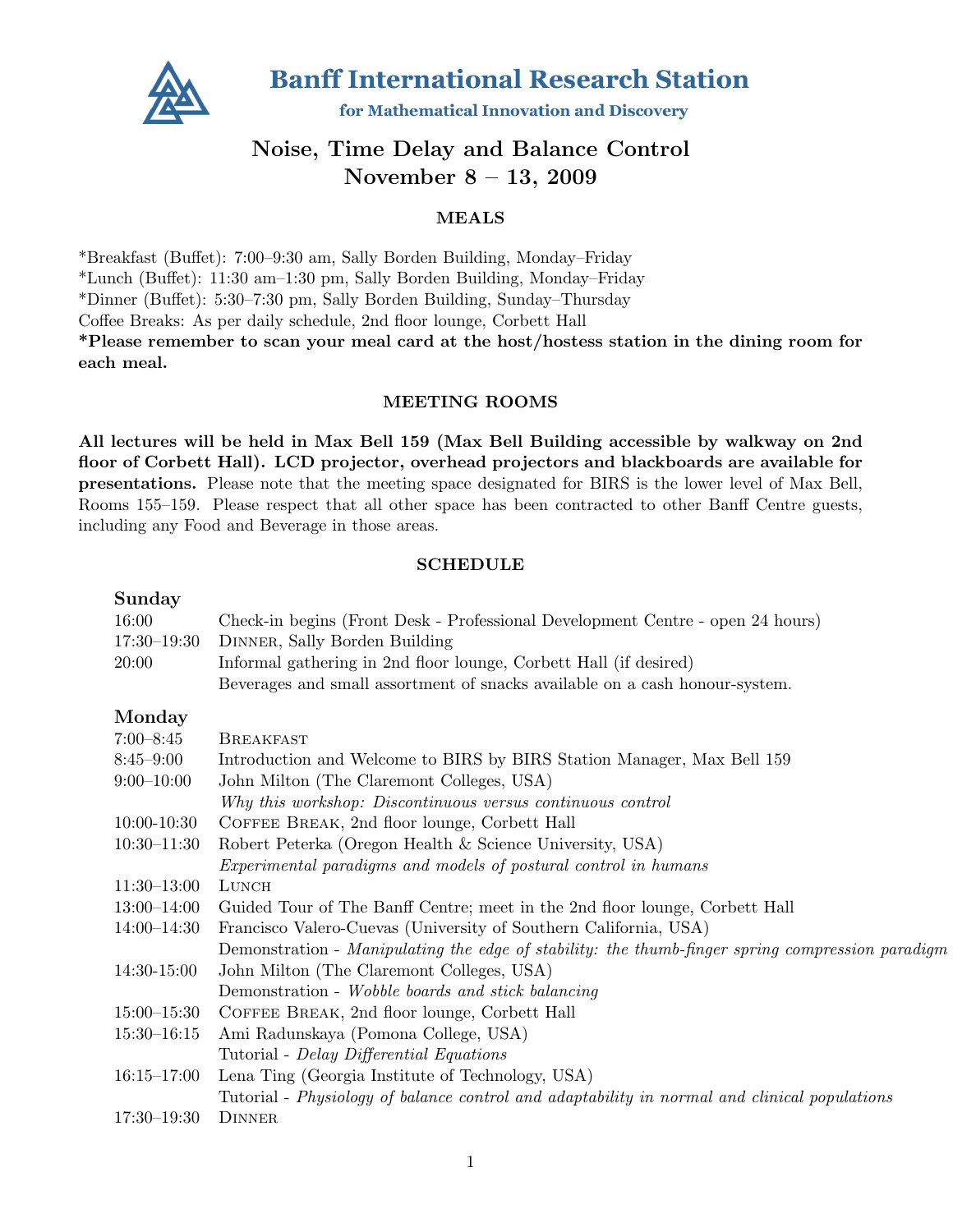# Tuesday

| $7:00 - 9:00$   | <b>BREAKFAST</b>                                                                                |
|-----------------|-------------------------------------------------------------------------------------------------|
|                 | Mathematics for models of human balance control                                                 |
| $9:00-10:00$    | Jan Sieber (University of Portsmouth, UK)                                                       |
|                 | <i>Effects of delayed switching</i>                                                             |
| $10:00-10:30$   | COFFEE BREAK, 2nd floor lounge, Corbett Hall                                                    |
| $10:30 - 11:30$ | Rachel Kuske (University of British Columbia, Canada)                                           |
|                 | Time delays and noise                                                                           |
| $11:30-13:30$   | LUNCH                                                                                           |
| $13:30 - 14:00$ | Andy Ruina (Cornell University, USA)                                                            |
|                 | Deadbeat linear control: some elementary things some people don't know                          |
| $14:00 - 14:30$ | Lena Ting (Georgia Institute of Technology, USA)                                                |
|                 | Demonstration - Sensory perturbation                                                            |
| $14:30 - 15:00$ | COFFEE BREAK, 2nd floor lounge, Corbett Hall                                                    |
| $15:00 - 15:30$ | Jason Boulet (University of Ottawa, Canada)                                                     |
|                 | Stochastic two delay-differential model of delayed visual feedback effects on postural dynamics |
| $15:30 - 16:00$ | Kei Masani, Albert H. Vette, Mark Robinson (University of Toronto, Canada)                      |
|                 | Demonstration - Functional Electrical Stimulation for Standing                                  |
| $16:00 - 16:30$ | Toru Ohira (Sony Computer Laboratory, Japan)                                                    |
|                 | Demonstration - Mechanical stick balancing                                                      |
| $16:30 - 17:30$ | Free time/discussions                                                                           |
| $17:30 - 19:30$ | <b>DINNER</b>                                                                                   |

# Wednesday

| $7:00 - 9:00$   | BREAKFAST                                                       |
|-----------------|-----------------------------------------------------------------|
| $9:00-10:00$    | Debate: Passive versus active control of human balance          |
|                 | Ian Loram (Manchester Metropolitan University, UK)              |
|                 | Ramesh Balasubramaniam (McMaster University, Canada)            |
| $10:00-10:30$   | COFFEE BREAK, 2nd floor lounge, Corbett Hall                    |
| $10:30 - 11:30$ | Rebuttals and Conclusions                                       |
| $11:30-13:30$   | LUNCH                                                           |
| $13:30 - 14:00$ | Group Photo; meet on the front steps of Corbett Hall            |
| $14:00 - 14:30$ | Manoj Srinivasan (Ohio State University, USA)                   |
|                 | Understanding noisy human running data                          |
| $14:30 - 15:00$ | Jason Kutch (University of Southern California, USA)            |
|                 | Tutorial - Noise as a window to nervous system function         |
| $15:00 - 15:30$ | COFFEE BREAK, 2nd floor lounge, Corbett Hall                    |
| $15:30 - 16:00$ | Minoru Shinohara (Georgia Institute of Technology, USA)         |
|                 | Effects of subsensory noise on human postural control           |
| $16:00 - 16:30$ | Robert Peterka (Oregon Health & Science University, USA)        |
|                 | Predicting how noise in sensory and/or motor systems influences |
|                 | the sensory-re-weighting phenomenon                             |
| $16:30 - 17:30$ | Free time/discussions                                           |
| $17:30 - 19:30$ | <b>DINNER</b>                                                   |